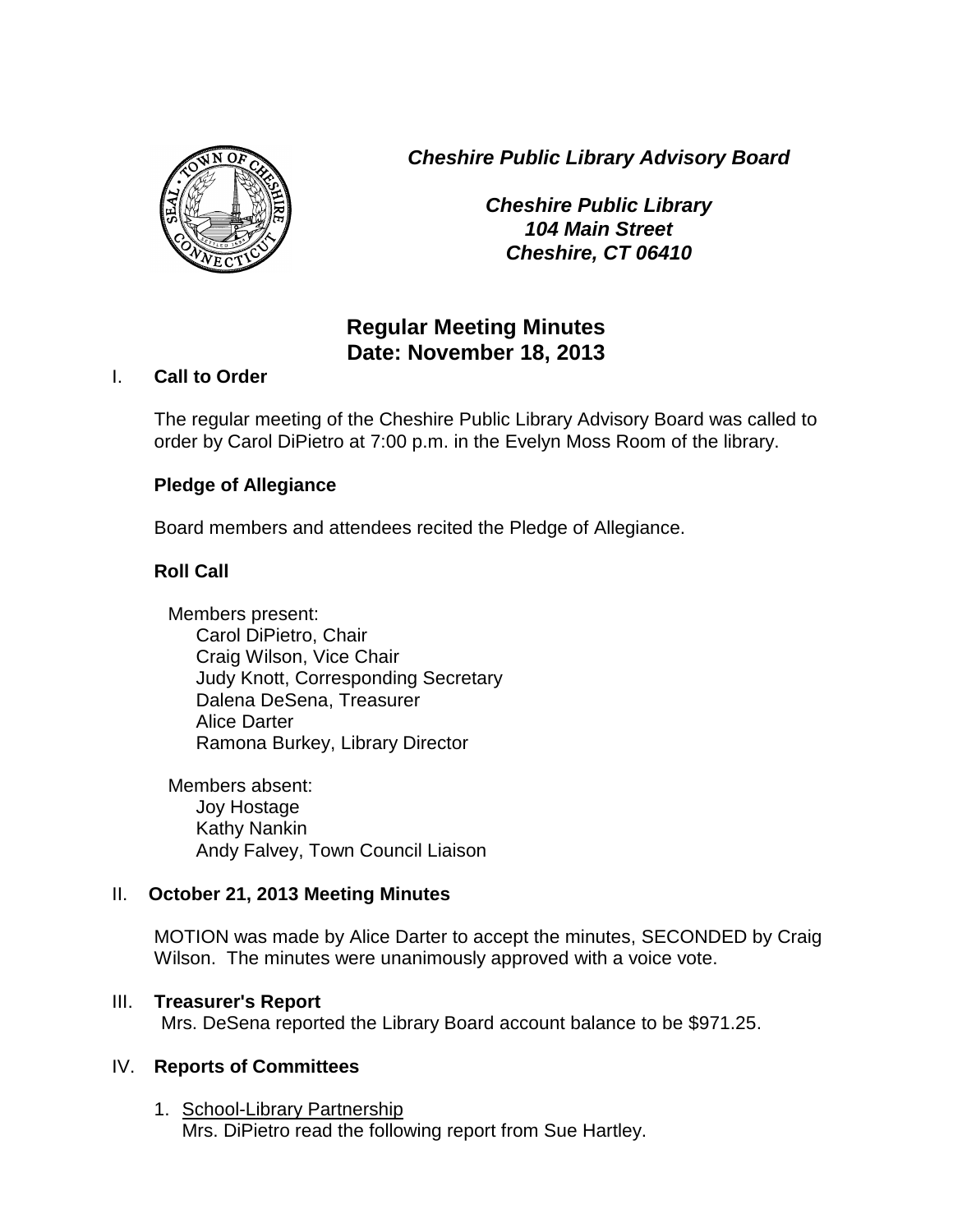- Nov.  $6<sup>th</sup>$ : The Future Educators of America (FEA) from Dodd Middle School did a wonderful fall presentation including reading stories, a craft and refreshments for children ages 3-6.
- Nov.  $7<sup>th</sup>$ : I met with Ann Donnery, principal of Darcey School and three kindergarten teachers. We walked about ways to encourage parents to use the public library to promote reading at home. I plan to keep in touch with Kim Grabowski, the Darcey media specialist, and formulate some ideas to encourage parents to come to the library.
- A teacher from Highland School came and observed our Builder's Brigade program with our Legos. Highland School would like to start a Lego program at the beginning of the New Year.
- One of the Children's Librarians from Hamden is coming to our library on Thursday, Nov. 21<sup>st</sup> to observe Gizmo's, Gadgets and Goo. This is the amazing science program for children ages 9 and up, done by Nicole Dolat.
- Regular Library Programs:
	- Friday, Oct.  $4^{th}$ : Zumba for Kids
	- Friday, Oct. 11<sup>th</sup>: Family Drum Time with Edward Leonard
	- Saturday, Oct.  $12^{th}$ : Pumpkin Painting festival with Kim Larkin
	- $\triangleright$  Wednesday, Oct. 30<sup>th</sup>: Halloween Story Time and Costume Parade We had over 60 children listening to stories and then parading in costume through the library to pick up specially prepared treats.
	- November Programs:
		- Friday, Nov.  $1^{st}$ : Zumba for Kids
		- $\triangleright$  Wednesday, Nov. 6<sup>th</sup>: FEA Story Time
		- Friday, Nov.  $15^{th}$ : Family Drum Time we have 30 children signed up for this event.
		- $\triangleright$  Tuesday, Nov. 19<sup>th</sup>: Thanksgiving Story Time
		- Friday, Nov. 22<sup>nd</sup>: Holiday Art with Kim Larkin 2 sessions
		- $\triangleright$  Saturday, Nov. 23<sup>rd</sup>: Children's Film Wreck-It-Ralph
	- All our programs are very well attended. I have 25 children in my Mother Goose group for infants to age 2.

I hope everyone has a wonderful Thanksgiving holiday.

2. Funding Resources (Mr. Wilson)

No report.

# V. **Communications**

- Mrs. DiPietro received numerous ACLB emails.
- She was also contacted by Patti Flynn-Harris, who reported that her sister's name was incorrect in recent minutes. Mrs. DiPietro checked our minutes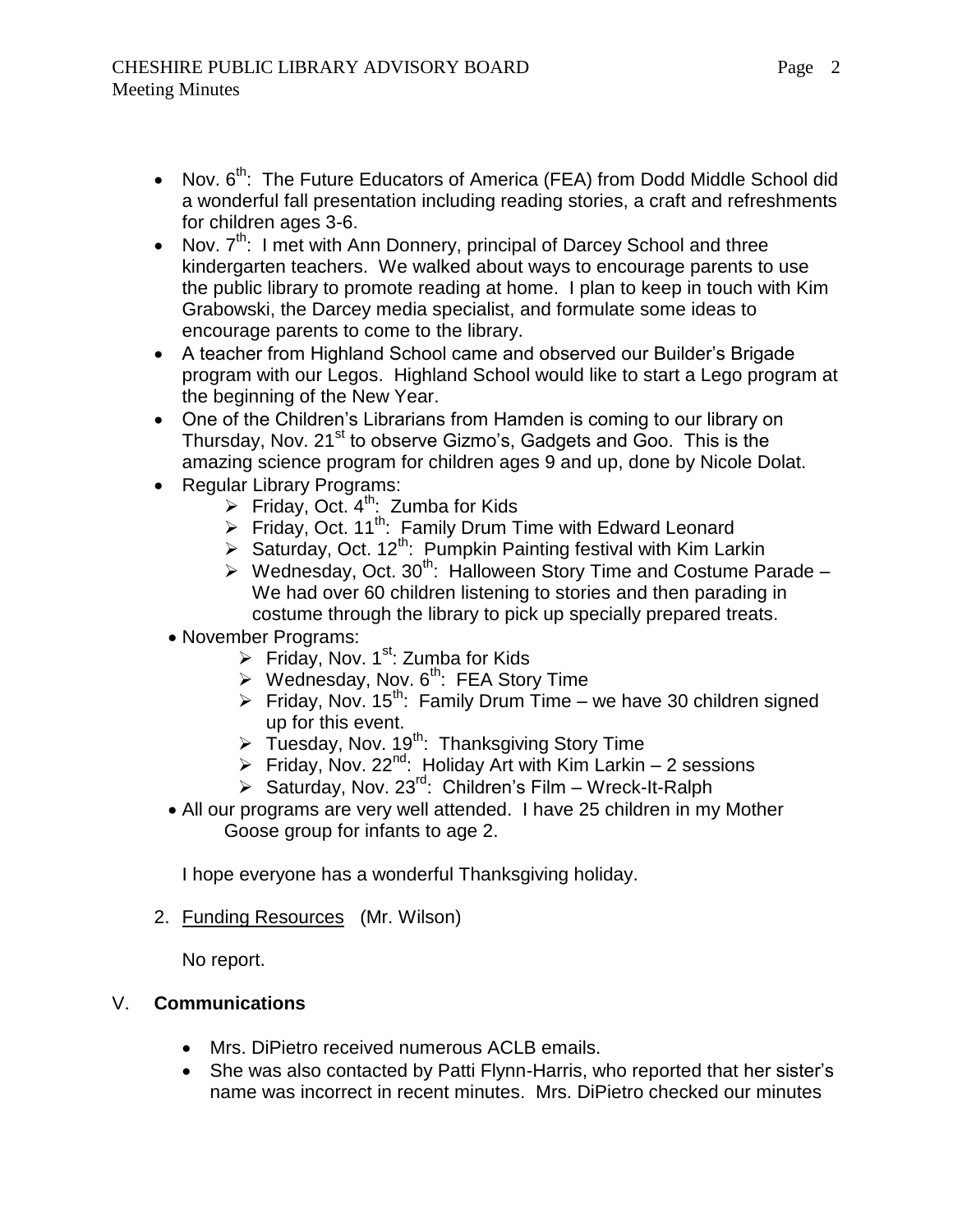and suggested to Ms. Flynn-Harris that the error may have been in the Friends' minutes.

 Mrs. DiPietro also received a call from the Meriden Record Journal reporter who said our agenda posted on the Town website does not contain the meeting time. Mrs. DiPietro replied that her agenda did contain the meeting time. Mrs. Burkey will check with the Town Clerk's Office because the agenda being submitted to them does contain the time of the meeting.

# VI. **Report of the Chair –** Carol DiPietro

- Mrs. DiPietro and Mrs. Burkey attended the ACLB Trustee Leadership Conference on Oct. 25<sup>th</sup>, at the University of Hartford Gray Conference Center. The program was broken into three parts.
	- Keynote Address by Dr. Renee Hobbs: *Digital Literacy and Libraries*. Digital literacy is the ability to use information and communication technologies to find, evaluate and create.
	- > 1<sup>st</sup> Break-out Session: Library Board Basics with Betsy McIlvaine, Chair of the Brookfield Library Board of Trustees. She offered a refresher session on the basics of good board governance and practice. She discussed the roles of Friends, Governing Trustees (elected) and Advisory Trustees. Mrs. DiPietro shared two handouts from this session – "Working Together: Roles and Responsibilities Guidelines" and "Tools for Trustees" – the 12 golden rules for board members.
	- Technology Spotlight: *MakerSpaces in Libraries – a new wave of library service* with Bill Derry, Asst. Director for Innovation and User Experience at the Westport Public Library. MakerSpace refers to an area of the library set aside where you build or make something (ie. 3-D Printer; DIY, Crafters, etc.). Mrs. Burkey explained our library does some of this concept with our after-school and summer programs for children. Playing with Legos teaches numeracy, using a kinesthetic way of learning Mr. Wilson stated it is important to consider the scale and resources your library has and the focus of the library. Mrs. Burkey said we are trying to raise thinkers. Mrs. DiPietro said this program provides a place for children to become creative. Mrs. Darter stated that libraries have always been a place that pushes your imagination to the most; a book is your ticket to imagination.
- She visited the Southport Library last week and was quite impressed with their building.
- She attended the "Cheshire Reads One Book" program. A diverse audience of about 70 people attended the event. The author, Laura Harrington, injected personal stories about her father, who served in World War II, and read excerpts from the book, Alice Bliss. Mrs. DiPietro said the author, a magnetic speaker, brought life to the novel, which is being made into a musical.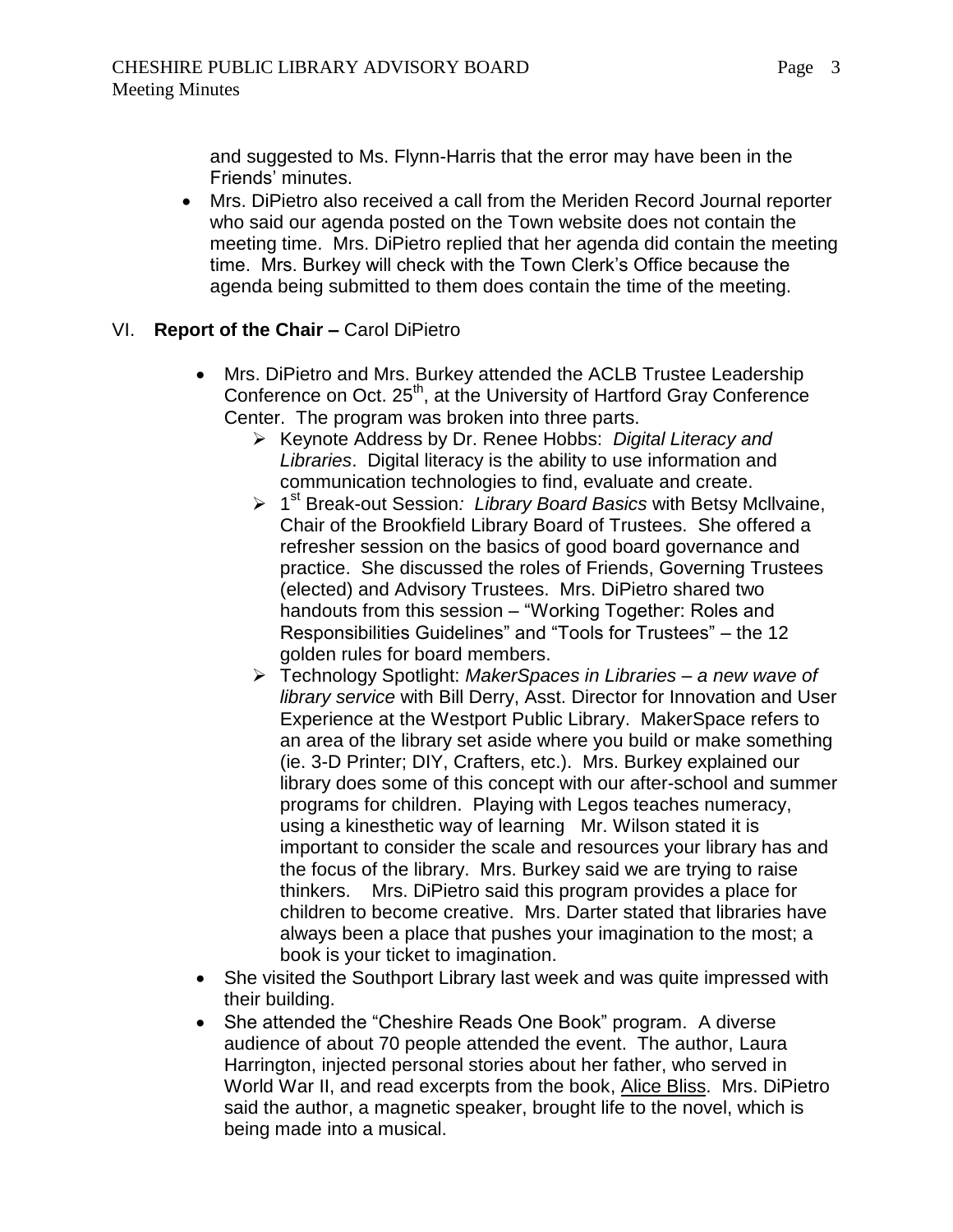• She attended the reception today to honor Maria Poirier Brandriff, who is retiring from the Library in December after 36 years of service.

#### VII. **Report of the Library Director –** Ramona Burkey

See attached report.

#### **Technology**

Staff are preparing for training on our consortium's new software system, which is due to be rolled out in April 2014.

# **Programs and Services**

Circulation for October was 34,602 items, 2.6% of which were downloadable items. Many thanks to the Friends of the Library, who held yet another very successful book sale fundraiser in October. This year's "Cheshire Reads: One Book, One Town" program with author Laura Harrington was extremely well received. Sixty people were in attendance at the library program, with a lively and lengthy question and answer session at the end. The library will be setting up a Mitten Tree in the lobby again this year, in order to help our neighbors in need.

*Upcoming events (more programs, info and registration at cheshirelibrary.org):*

- Movie Matinees (Tuesdays at 1:00 p.m.): "The King's Speech" (11/19); "The Queen" (11/26)
- $\triangleright$  "Lyme Disease in Connecticut: Epidemiology and Control" Tues. 11/19 at 7p.m.
- $\triangleright$  "Jewelry Jam" Wednesday 11/20 at 7:00 p.m.
- $\triangleright$  "The Art and Science of Hapkido" this martial arts program will be held on Thursday 11/21 at 7:00 p.m.
- $\triangleright$  Fab Film Saturdays: "Wreck-It Ralph" Saturday 11/23 at 2:00 p.m.
- $\triangleright$  Joyce Saltman presents "Optimism for Dummies" Monday 11/25 at 7:00 p.m.
- $\triangleright$  I Spy Photo Workshop Saturday 12/7 at 10:30 a.m. (ages 8-14)
- $\triangleright$  "Jerks in Connecticut History" with Ray Bendici Monday 12/9 at 7:00 p.m.

# **Personnel**

Thanks to the generosity of the Friends of the Library, five staff members and I will be able to attend the biannual Public Library Association conference in Indianapolis in March 2014.

# **Financial**

# **Buildings and Grounds**

The Beautification Committee has pledged yet again to provide exterior holiday decorations for the library; many thanks to them! Deb Rutter will work with the Beautification Committee on this effort.

# **Policies and Planning**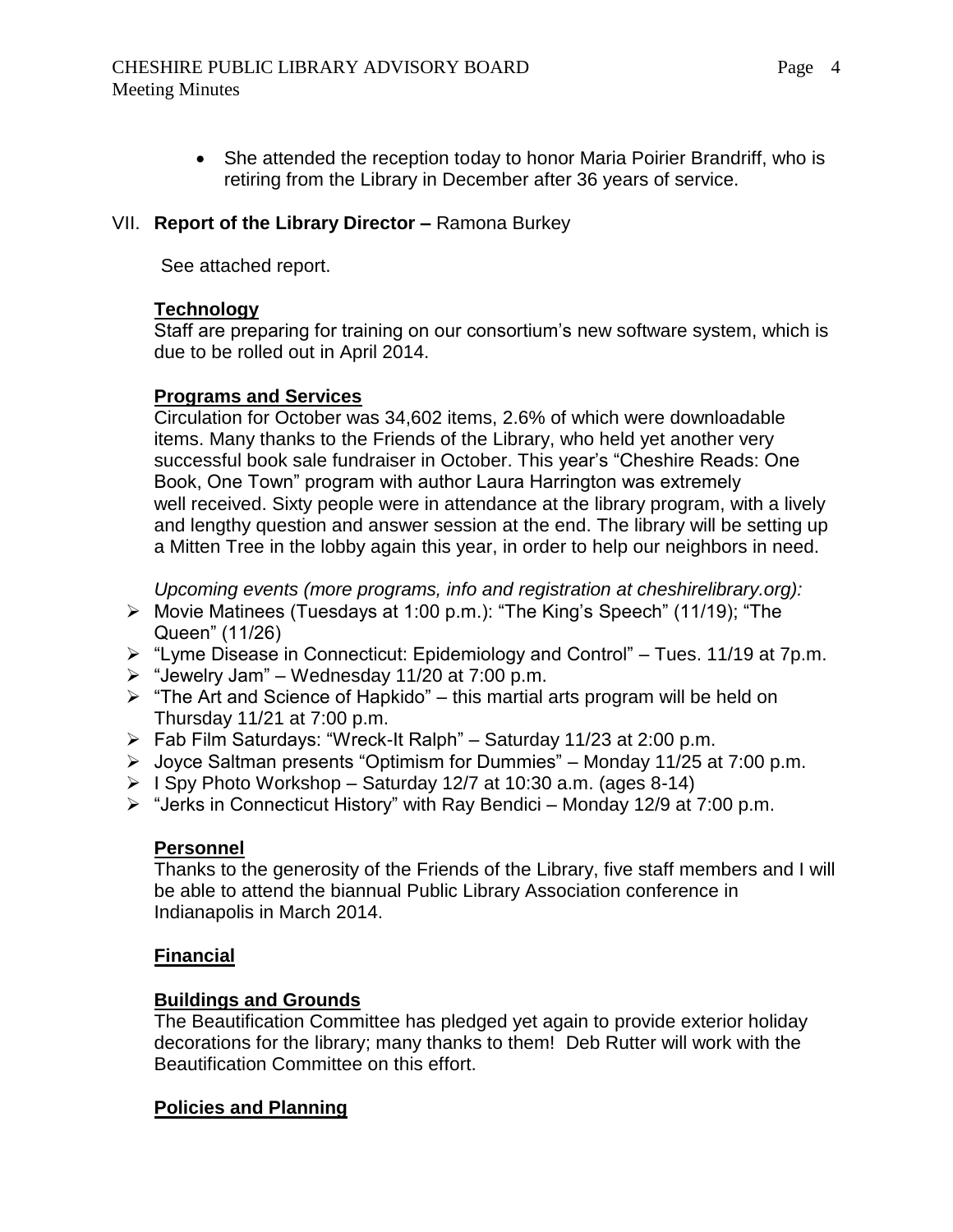Staff and I are in the process of reviewing library policies (the last review was 2007) and will likely make recommendations to the Board/Town Manager/Town Council later this fiscal year.

#### **Artsplace**

Joan Pilarczyk (Director of Artsplace) and I are working on streamlining processes and implementing credit/debit payments for classes and workshops – we hope to go live with that technology in late winter, to have on-line registration for the spring session of classes. Using the Library's Constant Contact newsletter email software to notify people about their programs has helped increase their registration numbers.

#### **Other/Meetings**

I attended a monthly meeting with the Town Manager; an Employee of the Year committee meeting; several One Book, One Town meetings; a monthly town department heads meeting; a monthly library staff meeting; a visit by Glastonbury library staff to observe our RFID/self-check equipment and procedures; a town holiday party planning meeting; several meetings with Joan Pilarczyk (director of Artsplace); a town social media committee meeting; an LCI Member Council meeting; and the Police Retirement Dinner.

Best wishes to all of you and your families for a safe and happy Thanksgiving.

#### IX. **Unfinished Business**

None

#### X. **New Business**

- Mrs. DiPietro was approached and asked if the Library Board was doing something for Mrs. Maria Poirier Brandriff on her retirement from the Library. Mrs. DiPietro asked for suggestions from the Board. Several ideas were discussed; Mrs. Darter will work with Mrs. DiPietro on possible gifts. MOTION was made by Judy Knott for the Library Board members to each donate \$10 towards a gift for Mrs. Brandriff, SECONDED by Craig Wilson. The vote was unanimous. Donations may be given or mailed to Mrs. DiPietro.
- Mrs. Knott will send a thank you note to the Friends for their recent wonderful and successful book sale and for sending six library staff to the PLA Conference next March.
- Mrs. Burkey shared the Friends would like to collaborate more with the Library Board, making communication faster and more effective between the two groups.
- Mrs. Burkey said the Town Manager approved a new effort to increase enrollment in the Friends. When someone signs up for a library card, they can opt in to receive a free year of Friends membership. For those patrons who opt in, the library will share their contact information with the Friends (this will be made known to the patron opting in). The Friends hope to get more volunteers